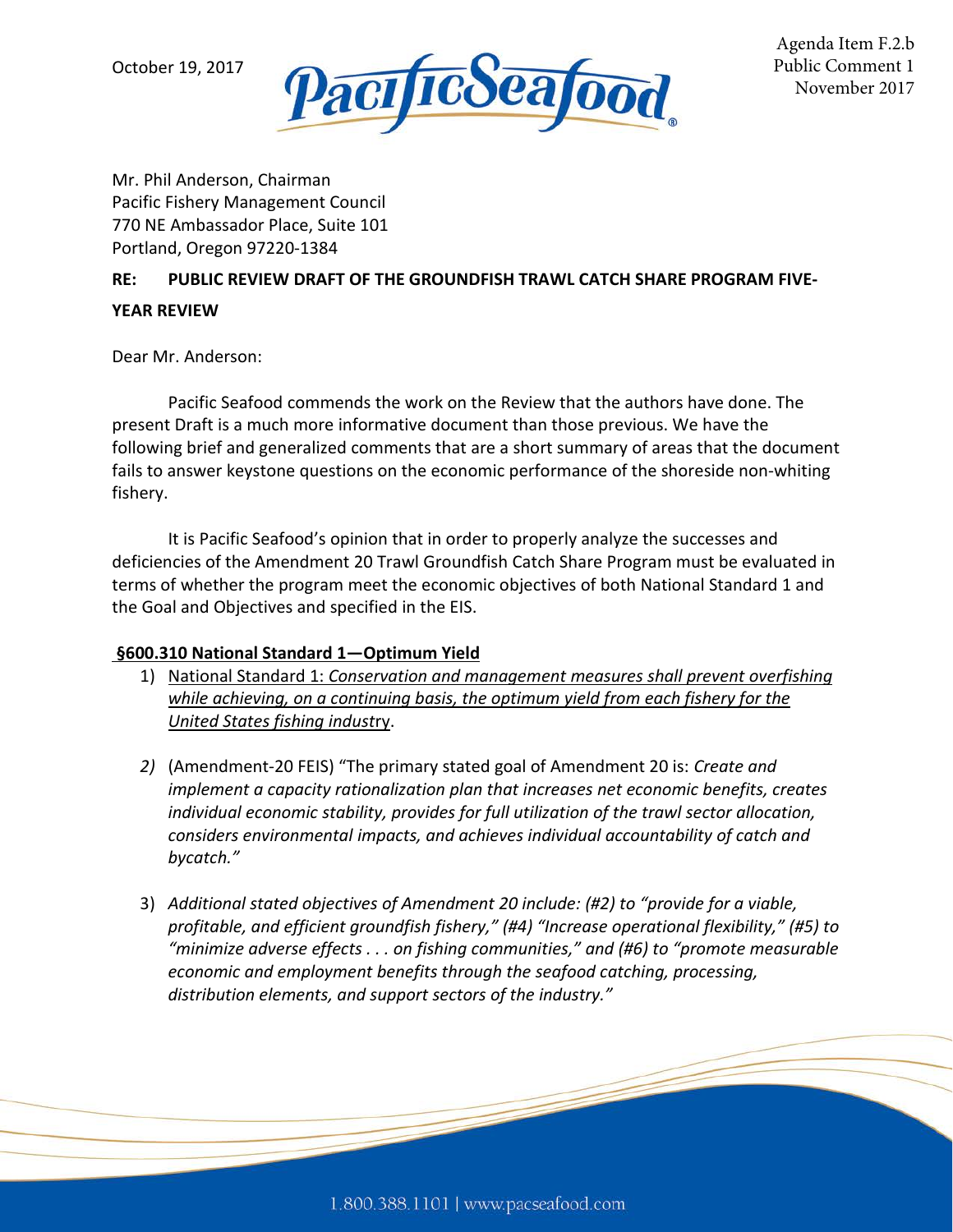

The Review analysis measures performance at a broad based level. In our opinion it does not attempt to explain the countervailing testimony from expert witnesses who are stakeholders directly impacted by the economic outputs of the Catch Share Program. A number of these were employees at Pacific Seafood facilities. Over and over they spoke of the loss of employees, of personal income loss, and of the loss of markets. In essence this testimony told a much different story from that of the Review. Infrastructure, markets, and jobs have eroded and the processors' investment in groundfish operations devalued.

Processors are an essential part of the supply chain: Vessels-Processors-Markets: If any of these three is weakened it jeopardizes the entire supply chain. Processors are no longer in a position where they can process the increase in rockfish species and markets have shifted to substitutes such as imported Tilapia. It is important to note that one of three important components of any fishery, the market, is rarely mentioned and not analyzed at all in the review.

## **Top areas of poor performance**

- 1. Vessel and Processor revenues are stagnant or reduced: the Fresh market supply chain is dysfunctional and the market has shrunk due to decreased landings and a critical loss of processor groundfish workers.
- 2. Costs to Vessels and Processors increased.
- 3. The California trawl fishery is largely an artifact.
- 4) Landings of the aggregated ACL's decreased.
- 5) Harvest level of the underutilized species category decreased: Dover now is now an underutilized species.
- 6) The "trailing amendment" process is a regulatory quagmire creating more confusion for industry. Archaic regulations that prevent access to harvest are still in effect 6 year after the program implementation. This has made the program more inflexible than the previous management regime.
- 7) Species that need to be harvested year around in order to preserve market share are largely shut off in the winter creating the present rockfish deluge and a glut of supply relative to market.
- 8) No meaningful analysis of the aggregate control limit has been undertaken to determine the impact it has on "stranding" underutilized species.

There is a glaring discrepancy between what stakeholders are stating and what the Review suggests are areas of improvements. It can be argued that there are conservation benefits under the Catch Share Program, but a legitimate question is: Is this entirely due to elements contained within the program or because of the dismal harvest attainment levels? Is this program meeting the economic Goal and Objectives in the EIS? In Pacific Seafood's-